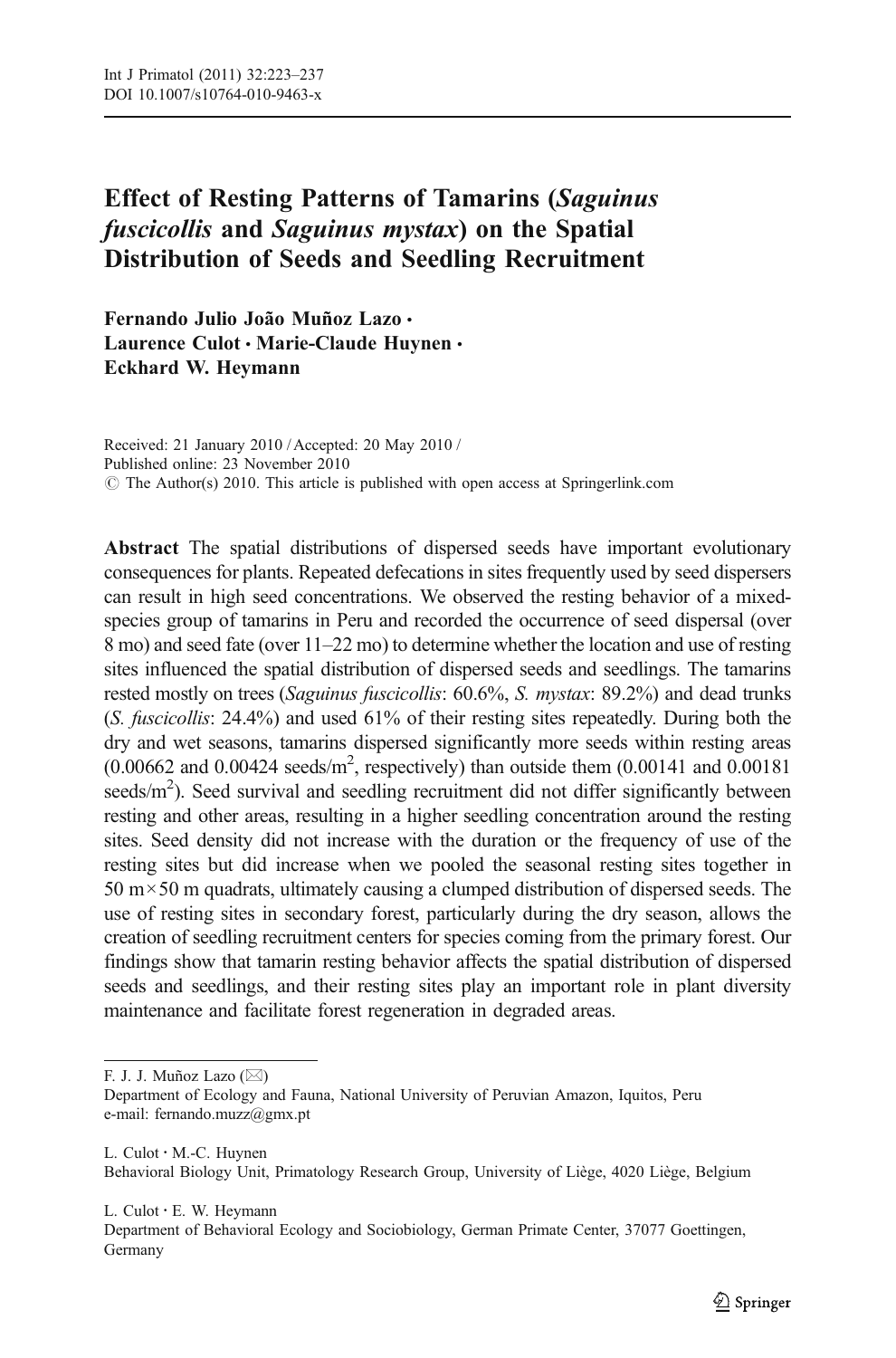Keywords Resting pattern . Seed density . Seed dispersal . Seedling recruitment . Spatial pattern

#### Introduction

Primates are important seed dispersers in many tropical forests, where they represent 25–40% of the vertebrate frugivore biomass (Chapman [1995](#page-13-0)). They feed on a high quantity of fruits and defecate or spit out a high number of viable seeds (Lambert [1999\)](#page-13-0). The interaction between the behavioral traits of primates and the fruit-plant species they consume influences the seed dispersal process, and hence, the seed shadow, or the spatial distribution of the seeds (Chapman and Russo [2006](#page-13-0)). Seeds can be scatter-dispersed in in-transit sites (Russo et al. [2006](#page-14-0)) or clump-dispersed under frequently used sites such as nests, latrines, or sleeping or resting sites (Schupp *et al.* [2002](#page-14-0)). The seed shadow is of paramount importance because it influences the probability of survival at the seed and seedling stages (Janzen [1970;](#page-13-0) McCanny [1985\)](#page-14-0), which is a critical demographic process in the life cycle and the spatial distribution of adult plants (Nathan and Muller-Landau [2000;](#page-14-0) Wang and Smith [2002\)](#page-14-0). The postdispersal fate of the seeds deposited under frequently used sites may differ from the fate of the scatter-dispersed seeds. The higher seed density found under the frequently used sites can attract specialist density-dependent predators and, hence, considerably reduce seed survival (Hulme [2002\)](#page-13-0). Therefore, it is important to include behavioral data for the seed disperser when modeling the spatial distribution of dispersed seeds. These behavioral data should include the location and the frequency of use of the sites where seed concentration may occur as a result of repeated defecations (Russo et al. [2006](#page-14-0)).

Several studies of seed dispersal under primates' nocturnal sleeping sites show that some primate species, including howlers (Alouatta seniculus), spider monkeys (Ateles paniscus), red-tail monkeys (Cercopithecus ascanius), and gorillas (Gorilla gorilla), disperse a higher density of seeds around their sleeping sites or nests than in other parts of their home range (Chapman and Russo [2006;](#page-13-0) Feer [1999;](#page-13-0) Julliot [1997;](#page-13-0) Russo and Augspurger [2004](#page-14-0); Tutin et al. [1991](#page-14-0); Wehncke et al. [2004\)](#page-14-0). Other studies have focussed on the selection of nocturnal sleeping sites by primates based on their proximity to important feeding sources (Chapman [1989](#page-13-0); Pontes and Soares [2005;](#page-14-0) Smith et al. [2007\)](#page-14-0), predation and parasite avoidance, comfort, and facilitation of social contact or group cohesion (Di Bitetti *et al.* [2000\)](#page-13-0). In contrast, although diurnal resting sites, i.e., the sites where primates rest for a few minutes or hours during the day between 2 activity periods, are known to be important (Schupp *et al.* [2002](#page-14-0)), we are not aware of any studies of seed dispersal under these sites. Many frugivores fill their guts quickly with fruit pulp and indigestible seeds and cannot feed again until the meal is processed (Levey and Grajal [1991\)](#page-14-0). The subsequent diurnal resting period is often required for thermoregulation and digestion (Herbers [1981\)](#page-13-0), and hence for seed passage through the gut. We thus hypothesize that this poorly studied behavior (Korstjens *et al.* [2010](#page-13-0)) plays an important role in shaping the spatial distribution of seeds by concentrating them under the resting sites, consequently influencing the spatial pattern of seedlings.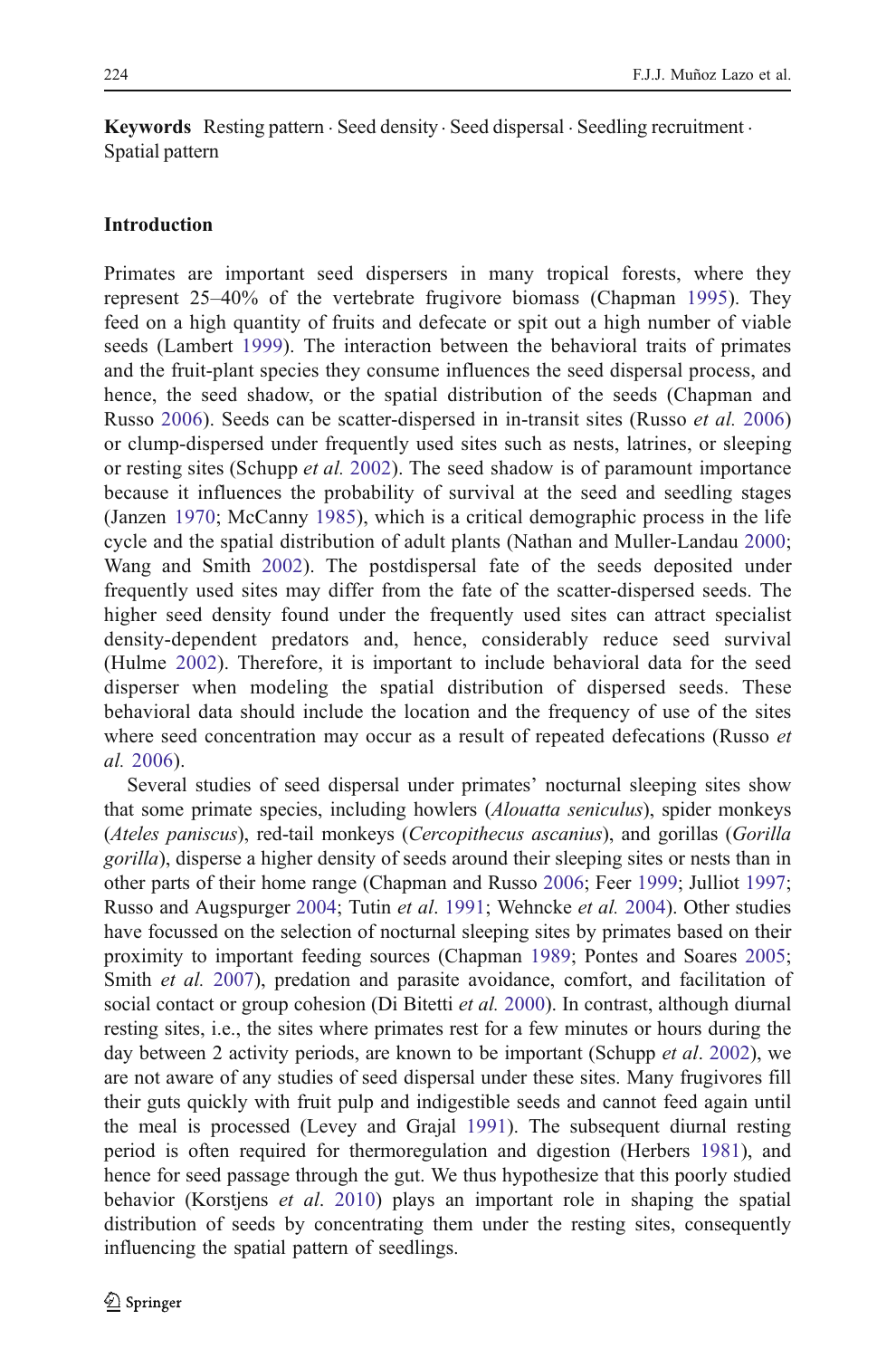Saguinus mystax (mustached tamarins) and Saguinus fuscicollis (saddleback tamarins) are seed dispersers for a high diversity of trees, shrubs, lianas, and epiphytes in the Amazonian forest of Peru (Culot et al. [2010a;](#page-13-0) Tirado Herrera [1998](#page-14-0)). They produce small feces, of which 95% contain intact seeds in low numbers (Garber [1986](#page-13-0); Knogge [1999](#page-13-0); Knogge and Heymann [2003](#page-13-0); Oliveira and Ferrari [2000\)](#page-14-0). Seeds dispersed in tamarin defecations suffer low predation and are prone to be secondary dispersed by dung beetles (Culot *et al.* [2009\)](#page-13-0), another step likely to influence the probability of seedling recruitment (Andresen and Levey [2004](#page-13-0)), despite the small amount of fecal matter surrounding them (Culot et al. [2009](#page-13-0), Culot et al. [2010b](#page-13-0))The relatively short average seed passage time through the digestive tract of mustached tamarins  $(174 \pm 57 \text{ min})$  and saddleback tamarins  $(133\pm21 \text{ min})$  (Knogge [1999](#page-13-0)) promotes seed dispersal throughout the entire home range over the entire day. However, the temporal distribution of the number of defecations along a day shows a peak corresponding to the peak in the number of resting events (F. J. J. Muñoz Lazo, unpubl. data). Tamarins' use of their home range as well as their activity budget are partly driven by seasonal variation in fruit availability, which consequently shape the dispersal pattern of the seeds they disperse (Culot et al. [2010a](#page-13-0); Garber [1993\)](#page-13-0). Therefore, the spatiotemporal variation of a specific activity such as resting behavior may influence the spatial distribution of the seeds tamarins disperse to a large extent. Given that the resting behavior of tamarins presents completely different features from their sleeping behavior (respectively, high vs. low variation in the duration and grooming or vigilance vs. sleeping as usual displayed behaviors), we judged it more relevant to focus on resting sites and resting behavior, excluding sleeping sites and sleeping behavior.

Our general aim was to examine how patterns of resting affect the seed shadow produced by 2 sympatric species of tamarins, and how they ultimately influence seedling recruitment. Specifically, we aimed to determine 1) the physical characteristics of the resting sites used by tamarins, 2) whether the pattern of resting behavior differed significantly between the dry and wet seasons, 3) whether the presence of resting sites was related to the number of feeding trees in the neighborhood, 4) whether seed density within and outside resting areas differed significantly, 5) whether the time spent in and the frequency of use of resting sites influenced seed density in resting areas, and 6) whether resting sites could be considered as recruitment seedling centers by comparing seed/seedling survival and seedling recruitment within and outside the resting areas. We hypothesized that tamarins would rest for longer times during the dry season, a period of fruit scarcity, than during the wet season. We also hypothesized that resting sites would be more frequent in areas including a higher number of feeding trees. Moreover, we expected that seed density would be higher within resting areas than outside and would be directly related to the time spent and the frequency of use of the resting sites. We expected lower seed/ seedling survival and seedling recruitment within than outside the resting areas because of density-dependent mortality. The initially higher seed density often overwhelms density-dependent differences in per seed recruitment (Harms et al. [2000](#page-13-0)); thus we hypothesized that recruited seedling density would be higher within the resting areas than outside them.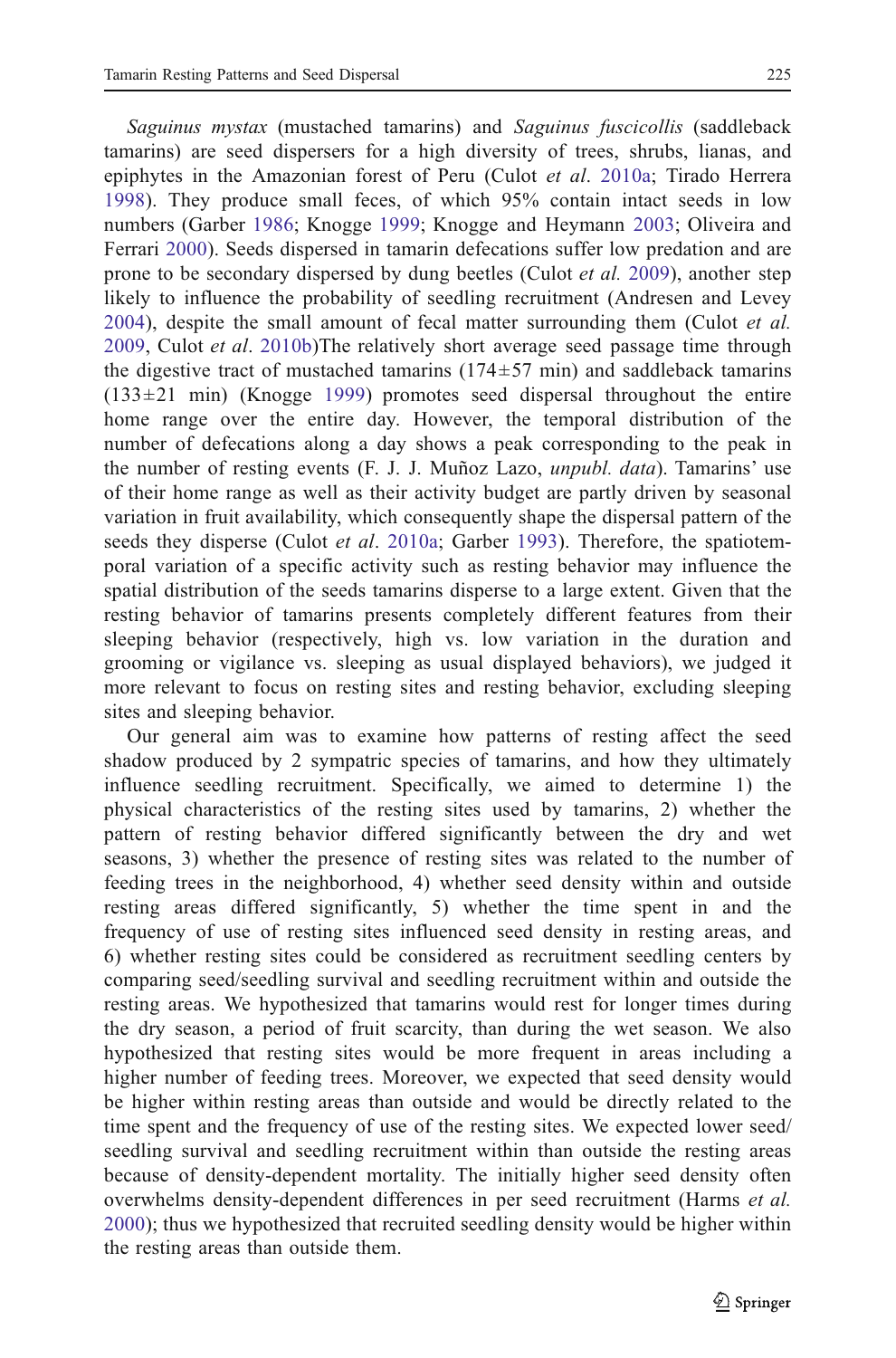## Methods

## Study Site and Group

We collected data on tamarin resting behavior from July to October 2006 (dry season) and from March to June 2007 (wet season) and data for postdispersal seed fate from July 2006 to May 2008 with 2 3-mo periods of interruptions: December 2006–February 2007 and September–November 2007. We conducted our study in the Estación Biológica Quebrada Blanco (EBQB), located 80 km southeast of Iquitos, Peru (4° 21′S, 73°09′W). Rainfall measured at the nearest meteorological station (Tamshiyacu, ca. 40 km northwest of the EBQB) from July to October 2006 reached 687.3 mm (total over 4 mo) with minimum and maximum temperatures of 18.5°C and 30.8°C, respectively. From March to June 2007, the rainfall was 810.8 mm (total over 4 mo) and the minimum and maximum temperatures were 18.4°C and 29.7°C, respectively. Although rainfall is not strongly different between seasons, it directly affects fruit production in the study area: A peak of fruit production is observed between February and May, when rainfall is higher, whereas the period from mid-July to September is characterized by low fruit abundance and decreased rainfall (Garber [1993\)](#page-13-0).

We followed a mixed-species group of 7–9 mustached tamarins and 4–5 saddleback tamarins 4 d/wk from the early morning, when they left their sleeping sites, until the afternoon when they entered a sleeping site, resulting in a total of 530 h of observation in the dry season and 370 h in the wet season. The home range of the group is made up of primary forest (31.4 ha) and 7- to 8-yr-old secondary forest (3.3 ha). We alternated observations between tamarin species, observing 1 species/wk and recorded resting events using all-occurrence sampling (Martin and Bateson [1993](#page-14-0)). We defined resting events as periods when  $\geq 50\%$  of the individuals of the group were inactive or grooming for  $\geq$ 3 min. We mapped the GPS coordinates of the location of the tamarin group every 20 min.

Feeding Trees, Resting Sites, and Dispersed Seeds

While following the group, every time we observed a tamarin defecating (mustached and saddleback tamarins, independently of the tamarin species we were following), we tried to find the defecation and recorded it as a dispersal event when it contained seeds. We judged the sampling effort to detect the dispersal events similar within and outside the resting areas, as in both cases, tamarins usually defecate when they are active and not during the rest itself. We mapped the GPS coordinates of feeding trees, resting sites, and seeds dispersed in feces. We recorded the type of resting sites the tamarins used (tree, dead trunk, tree with lianas, dead tree with lianas, or lianas), the maximum height of the vegetation, the height at which the tamarins were resting, and the time they entered and left the resting site. To be considered as a new resting site, the site had to be located at  $>20$  m from a previously used site.

# Postdispersal Seed Fate

One day per week, we marked all the seeds >0.4 cm in situ in fresh tamarin defecations detected while following the group (from the same set of seeds described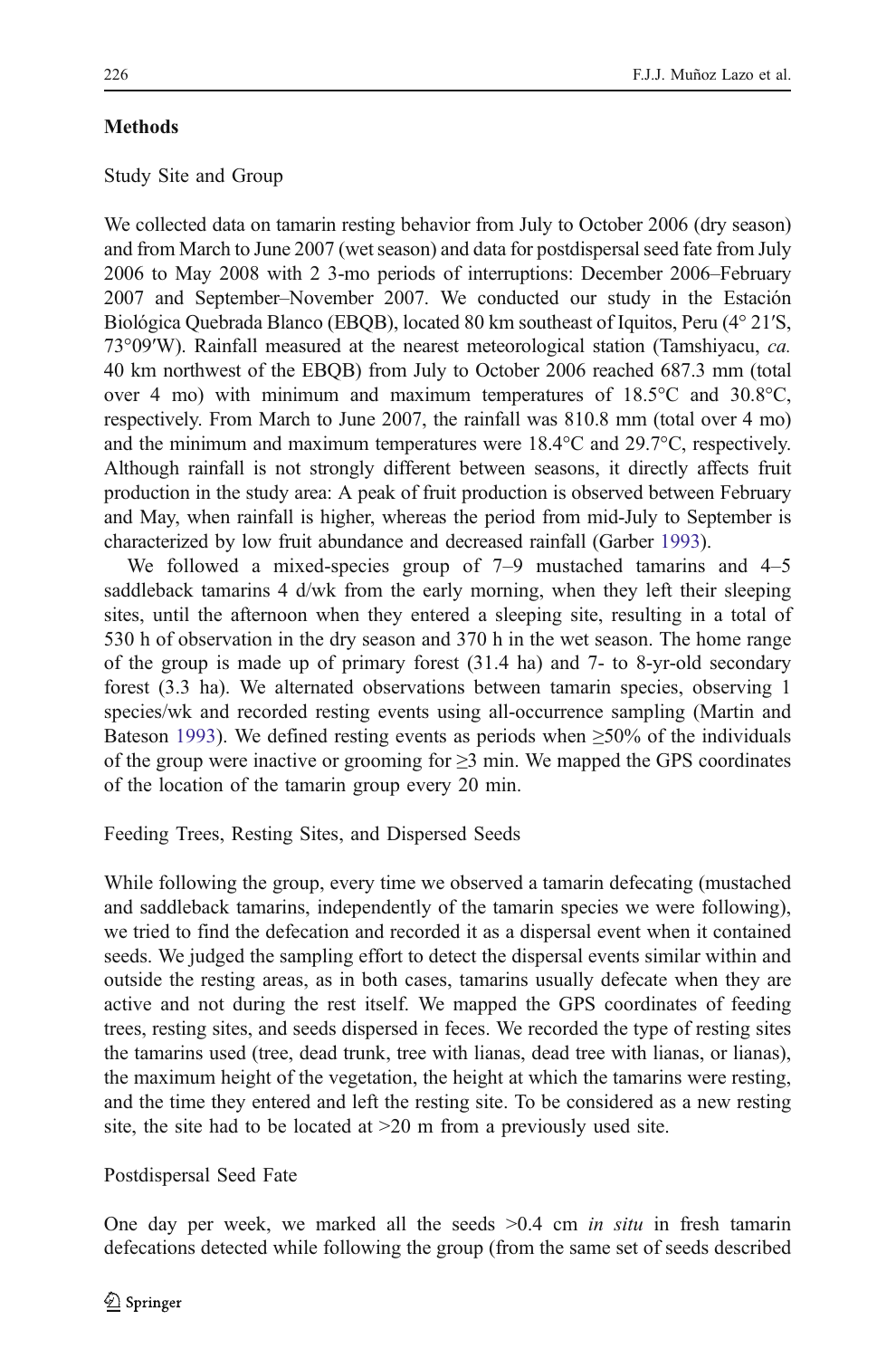in the preceding text). This represents >80% of species consumed (Garber [1986](#page-13-0)). We marked seeds by attaching a 25-cm white nylon thread ending with a 5-cm piece of colored and numbered raffia. We used a small twig to lift the seed up, passed a slipknot around it, and tightened the knot without removing any fecal matter. We replaced the seeds exactly where they were found. We planted a small wooden stick 10 cm from the seed so that it formed a line between the seed and the nearest trunk that we marked with an orange numbered tape so that we could find it easily during the next check. We checked the seeds after 4 d of deposition, and then once a month until the end of the study. The onset and duration of sampling varied between seeds (11–22 mo) because we marked seeds at different times during the 8-mo study period and checked them until the end of May 2008 (with some interruptions). We noted the seed state (alive or dead), its vertical position in the soil (buried by dung beetles or not), and its life stage (seed or seedling). If the seeds were alive and germinating (defined as the production of radicles), we cut the thread to avoid hindering seedling emergence. Then we planted a plastic garden label 10 cm from the germinating seed or seedling to give a longer-lasting marker than the wooden stick. We defined an established seedling as showing both leaf-like cotyledons or first leaves, as it was not always possible to tell the difference (Andresen [2001](#page-12-0)). In this way, we considered 474 seeds in 296 feces in our analyses, which constituted a subsample of the seeds recorded for the seed dispersal analyses.

#### Data Analyses

We determined the home range of the mixed-species group of tamarins using the minimum convex polygon method (MCP 100%) with Arcview 3.3. We constructed a grid covering the area used by tamarins in the dry and wet seasons using 50 m $\times$  50 m quadrats. We chose the grid cell size to be sufficiently small to represent accurately the use of resting sites by tamarins and sufficiently large to include several resting sites potentially separated by 20 m. We showed the use of resting sites graphically by shading quadrats according to the total use of each block. With the same software, we also constructed 20-m-radius buffer zones around each recorded resting site. We considered seeds dispersed within a distance of 20 m around the resting sites as dispersed within the resting area (0.125 ha, following Julliot [1997](#page-13-0), who considered areas 0.078–0.129 ha around sleeping sites) and those dispersed >20 m from a resting site as dispersed outside the resting area. We pooled together the density of seeds dispersed by mustached and saddleback tamarins within and outside the resting areas because they have highly synchronized activities, feed mostly on the same fruit species, and can use the same resting sites. Moreover, the determination of the quantity of seeds dispersed by saddleback and mustached tamarins might be biased by the different visibilities of the 2 species. Saddleback tamarins use lower strata of the vegetation than mustached tamarins and it is easier to detect their defecations. We characterized the spatial distribution of seeds using the variance-to-mean ratio  $(s^2/\overline{x})$ , where values <1 indicate underdispersion, 1 indicates randomness, and >1 indicates aggregation.

We performed all statistical analyses via Statistica 8 with the  $\alpha$ -level set at 0.05. We used nonparametric tests when residuals did not conform to conditions of normality and homoscedasticity after transformation. We used a Student *t*-test to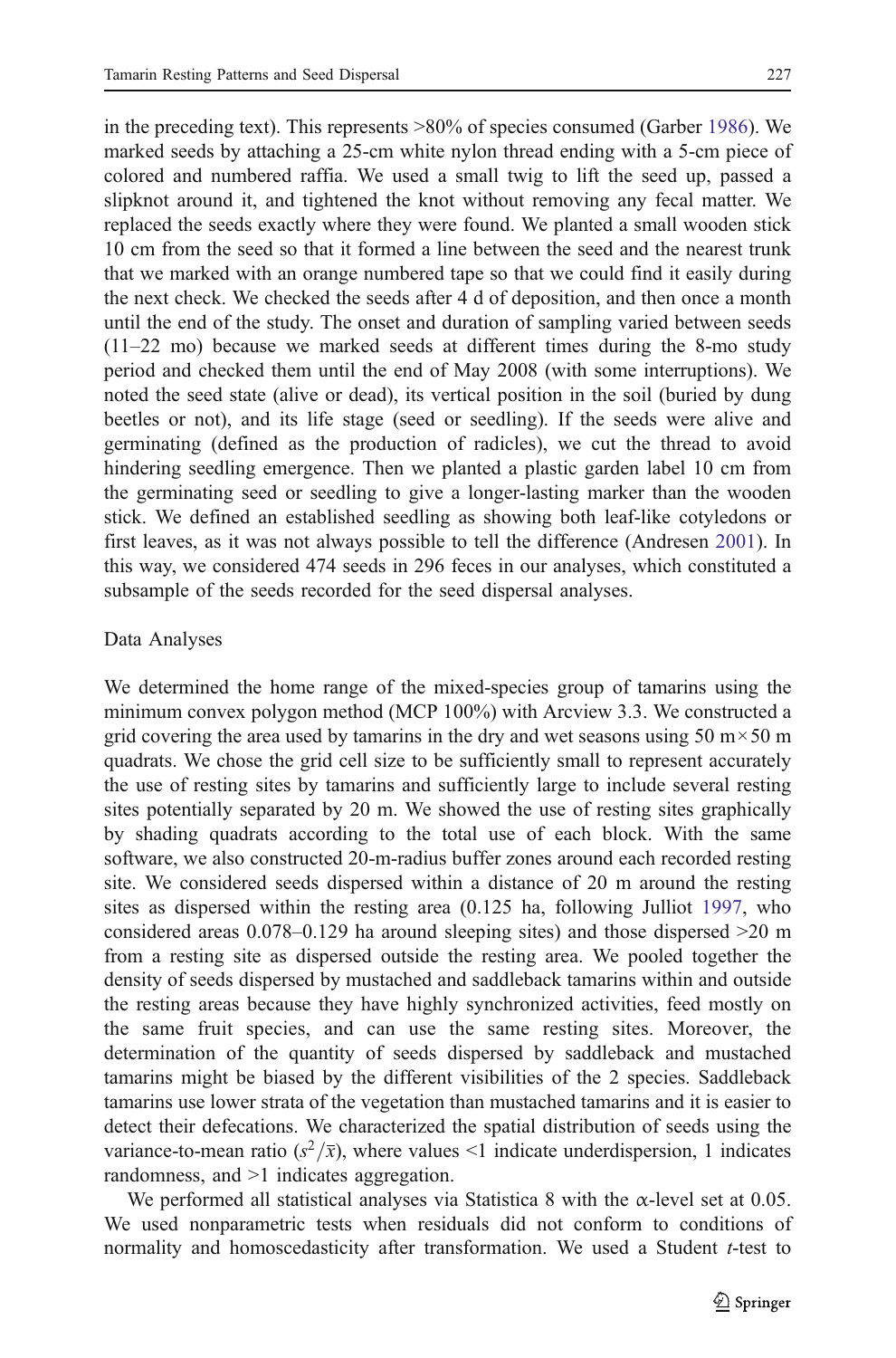determine whether resting time differed significantly between seasons. We used logistic regression to test whether the presence of resting sites was determined by the number of feeding trees in a quadrat; we used the Wald test to test for significant effects of the explanatory variable in the model. We used linear regression to test the relationship between the density of seeds dispersed within resting areas and time spent in these areas. We determined the effect of the distance from resting sites on the density of seeds dispersed using polynomial regression. We used Mann-Whitney U tests to determine whether the number of visits to resting sites differed significantly between the dry and wet seasons and whether the density of seeds dispersed by tamarins differed significantly between seasons and within and outside the resting areas. For the latter, we compared seed density in the 20-m-radius buffers constructed around the resting sites with seed density in buffers of the same size constructed around randomly selected points inside the home range. The total sample of seeds contained many small seeds of pioneer species highly consumed by tamarins, especially during the dry season (Culot et al. [2010a](#page-13-0)). Therefore, as we could not take into account small seeds for the postdispersal fate analyses, the subsample containing only large seeds showed lower seed density during the dry season than during the wet season. We used a Spearman correlation to test the relationship between the density of seeds dispersed by tamarins within resting areas and the time spent and the frequency of use of the resting sites.

We compared the observed probabilities of seed burial by dung beetles after 4 d within and outside the resting areas to the expected values using a maximum-likelihood  $\chi^2$  test. We performed survival analyses (Cox's F test for binary variables and Gehan generalized Kruskal-Wallis test for variables with >2 modalities) to study the effect of site deposition (within vs. outside resting areas and primary vs. secondary forest) on seed/seedling survival and seedling recruitment. For each seed, we determined the number of days before death and seedling recruitment (complete data). If at the last observation, the seed was still alive or did not recruit, we assigned it the number of days elapsed since its deposition and included it as censored data. If a seed was dead or recruited after a period when data collection was interrupted, we assigned it the mean number of days between the last time it was observed alive or not recruited and the last observation and included it as complete data. For Kaplan-Meier survival curves, the lowest curves are those corresponding to the lowest probability of a longer time necessary for the seeds to die or to emerge as a seedling for a given time. By extension, the lowest position of the curves corresponding to condition  $x$  means that seed mortality and seedling recruitment are highest in condition x.

#### Results

#### Resting Behavior

Saddleback and mustached tamarins used 59 resting sites, 36 (61%) of which they used repeatedly and 23 (39%) only once. They used only 13 (22%) resting sites in both seasons. During the dry season, the tamarins used 43 resting sites, of which 34 (79%) were located in the primary forest and 9 (21%) in the secondary forest. During the wet season, they used 29 resting sites, of which 27 (93%) were located in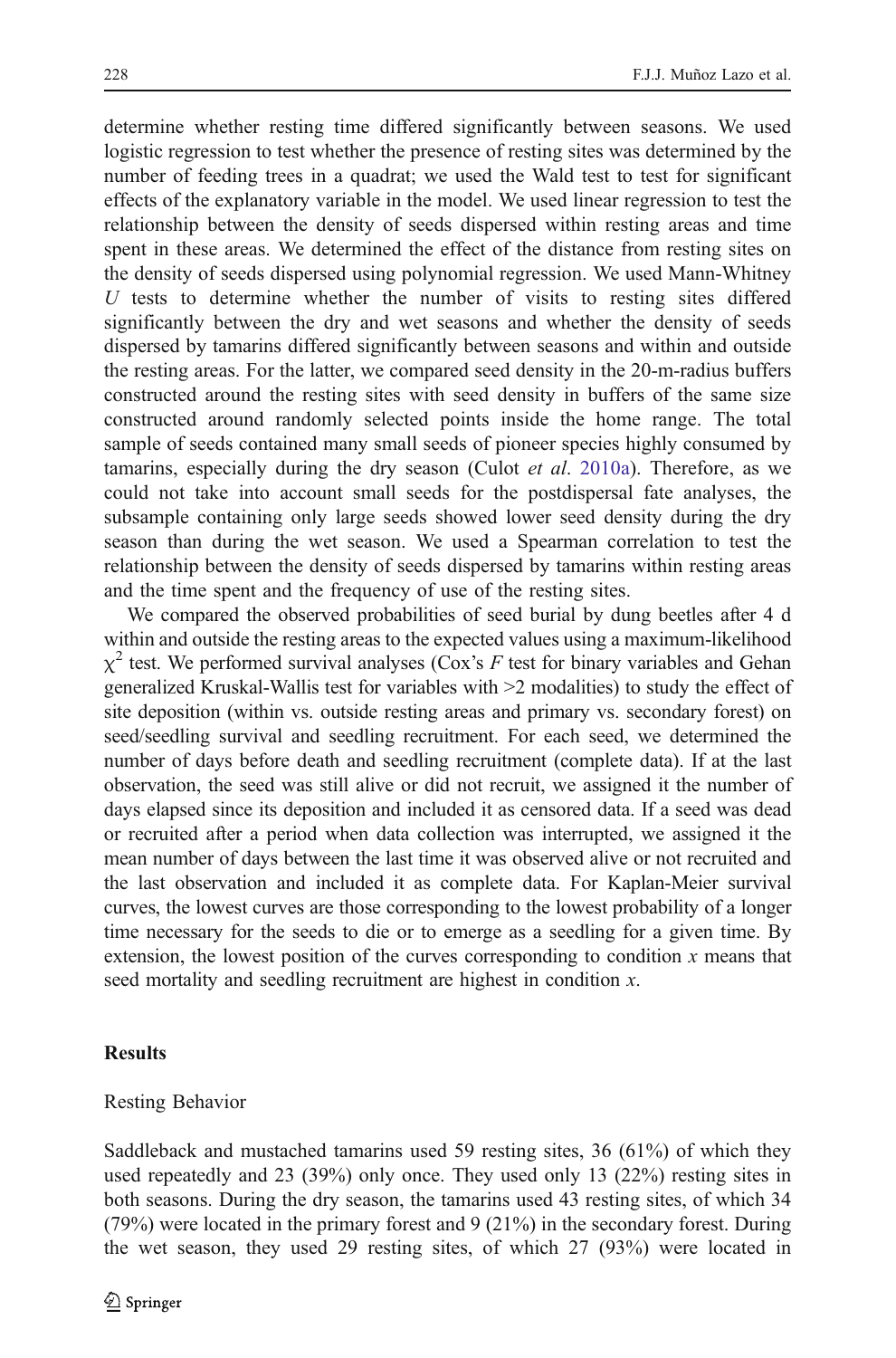primary forest and 2 (7%) in secondary forest. The tamarins rested for significantly longer (N [dry season]=54, N [wet season]=32,  $t=3.27$ ,  $p=0.002$ ) during the dry season (98 $\pm$ 48 min/d) than during the wet season (65 $\pm$ 39 min/d). However, the number of visits to resting sites (median=2 visits/d, maximum 5) did not differ significantly (N [dry season]=54, N [wet season]=32,  $U=777$ ,  $p=0.437$ ) between seasons. Although both saddleback and mustached tamarins rested mainly in trees (60.6% and 89.2%, respectively), saddleback tamarins also used dead trunks regularly (Table I). Mustached tamarins usually rested in higher places than did saddleback tamarins (median [range]: 12.5 m [3–34 m] vs. 5 m [2–34 m];  $N=255$ ,  $U=4183$ ,  $Z=-$ 6.54,  $p<0.001$ ; Table I).

Spatial Distribution of Resting Sites and Dispersed Seeds

The number of feeding trees per quadrat influenced the presence of resting sites significantly during the dry  $(N=169, \text{Wald}=18.31, \text{dl}=1, p=0.0002)$  and wet seasons  $(N=165, \text{ Wald}=4.37, \text{ dl}=1, p=0.037)$ . Resting sites were more likely present in quadrats with a high density of feeding trees (presence vs. absence of resting sites: 2.9 $\pm$ 2.3 vs. 1.2 $\pm$ 1.5 feeding trees per quadrat [dry season] and 2.5 $\pm$ 1.7 vs. 1.8 $\pm$ 1.6 feeding trees per quadrat [wet season]).

During the dry season, saddleback and mustached tamarins dispersed 44.6% of seeds  $(N=751$  seeds in 596 feces) within the resting areas  $(0.007 \text{ seeds/m}^2)$  and 55.4% outside of these areas  $(0.001 \text{ seeds/m}^2)$ . During the wet season, they dispersed 20.9% of seeds  $(N=717 \text{ seeds in } 355 \text{ fees})$  within the resting areas  $(0.004 \text{ miles})$ seeds/m<sup>2</sup>) and 79.1% outside these areas  $(0.002 \text{ seeds/m}^2)$ .

During both seasons, seed density was significantly higher within resting areas than outside (dry season:  $N$  [within resting areas]=43,  $N$  [outside resting areas]=43,  $U=$ 385,  $p<0.001$ ; wet season: N [within resting areas]=29, N [outside resting areas]= 29,  $U=190$ ,  $p<0.001$ ) (Fig. [1\)](#page-7-0) with no significant difference in these respective areas between seasons (N (dry season)=43, N (wet season)=29, within resting areas:  $U=$ 507,  $p=0.183$ ; outside resting areas:  $U=554.5$ ,  $p=0.432$ ). We observed a significant decrease in seed density with increasing distance from the resting sites (dry season:  $R^2$ =0.78,  $F_{4,9}$ =7.88,  $p$ =0.005; wet season:  $R^2$ =0.86,  $F_{2,11}$ =7.88,  $p$ <0.001) (Fig. [2\)](#page-7-0).

| Type of resting sites <sup>a</sup> | Mean max height $\pm$ SD |                | Mean resting height $\pm$ SD |                | $%$ resting time |      |
|------------------------------------|--------------------------|----------------|------------------------------|----------------|------------------|------|
|                                    | Sf                       | Sm             | Sf                           | Sm             | Sf               | Sm   |
| Trees                              | $14.2 \pm 9.1$           | $17.1 \pm 9.3$ | $11.4 \pm 9.0$               | $15.8 \pm 9.3$ | 60.6             | 89.2 |
| $Trunks^+$                         | $6.8 \pm 3.8$            | $9.8 \pm 2.6$  | $4.2 \pm 1.7$                | $6.5 \pm 1.9$  | 24.4             | 8.5  |
| $Trunks^+$ -Lia.                   | $10.5 \pm 2.4$           |                | $9.2 \pm 2.0$                |                | 4.4              |      |
| Trees-Lia.                         | $20.8 \pm 11.8$          | 11.0           | $17.3 \pm 12.2$              | 10.0           | 3.9              | 1.4  |
| Lia.                               | $16.1 \pm 9.4$           | $25 \pm 0$     | $4.5 \pm 1.8$                | $6.0 \pm 1.4$  | 6.7              | 0.9  |

Table I Height of resting sites, height of individuals in resting (in meters), and percentage of resting time in the various types of resting sites used by Saguinus fuscicollis (Sf) and Saguinus mystax (Sm)

 $a^*$ Trunks<sup>+</sup> = dead trunks; Trunks<sup>+</sup> -Lia. = dead trunks with lianas, Trees-Lia. = trees with lianas, Lia. = lianas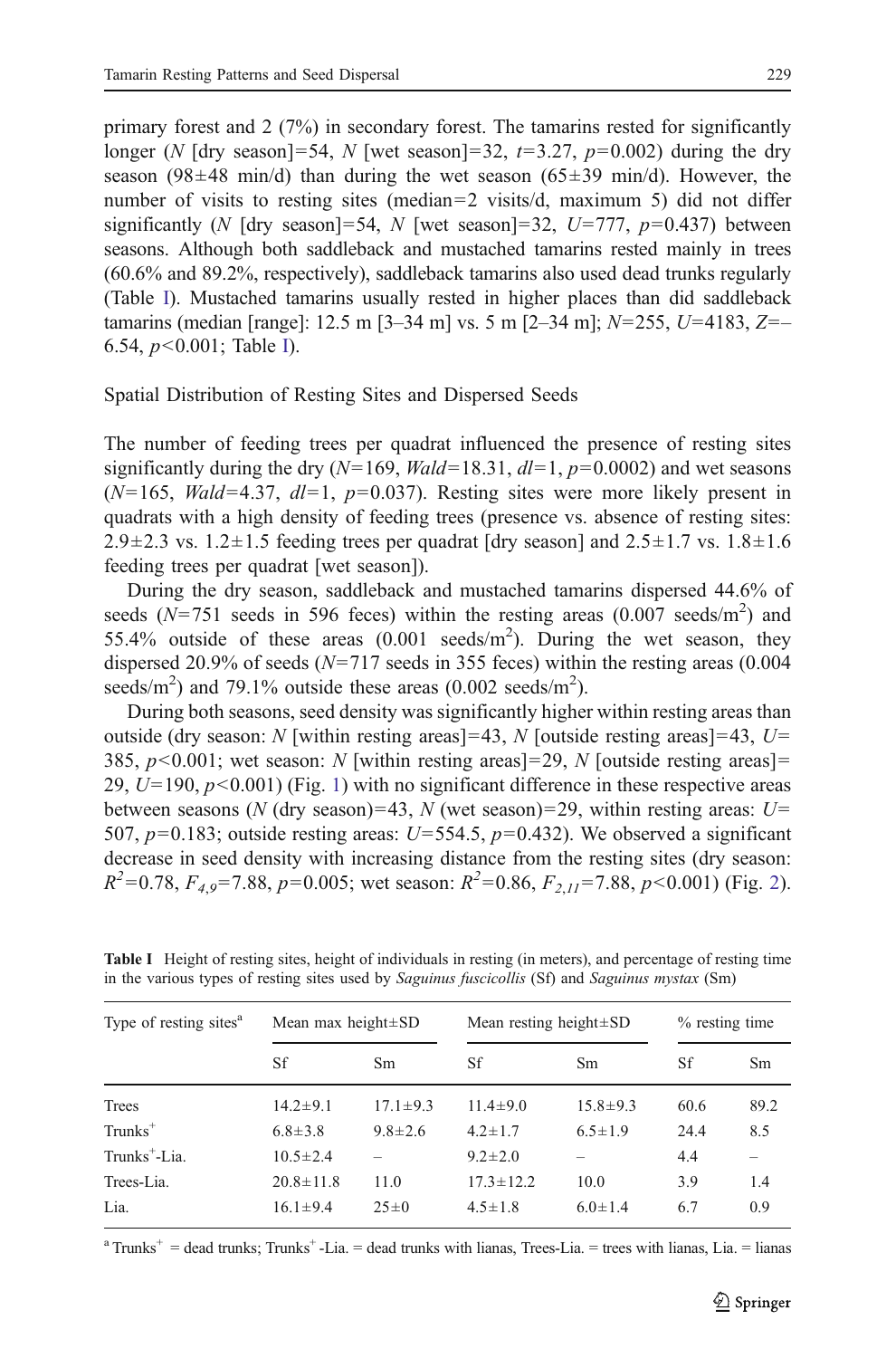<span id="page-7-0"></span>

The length of the rest period (range: 3–162 min [dry season], 4–131 min [wet season]) did not influence the density of seeds dispersed in resting areas (dry season:  $N=43$ ,  $R^2=0.09$ ,  $F_{1,37}=3.69$ ,  $p=0.06$ ; wet season:  $N=29$ ,  $R^2=0.07$ ,  $F_{1,22}=1.74$ ,  $p=$ 0.2). Likewise, the frequency of use of resting sites had no effect on seed density in resting areas (dry season:  $N=43$ ,  $R=0.06$ ,  $p=0.68$ ; wet season:  $N=29$ ,  $R=0.22$ ,  $p=$ 0.247). However, pooling the resting sites per quadrat, the length of the rest period increased the seed density per quadrat significantly (dry season:  $N=169$ ,  $R=0.36$ ,  $p=$ 0.035; wet season:  $N=165$ ,  $R=0.43$ ,  $p=0.03$ ).

In both seasons, seed dispersal followed a clumped distribution ( $s^2/\overline{x} = 19.2$  and 13.04). During the dry season, dispersed seeds tended to concentrate in quadrats where the tamarins rested longer than in other quadrats (southeastern part of the home range; Fig. [3A\)](#page-8-0). During the wet season, although there was also a small concentration of seeds in quadrats with longer resting time, dispersed seeds were more homogeneously distributed throughout the home range than during the dry season (Fig. [3B\)](#page-8-0).

Postdispersal Seed Fate

We did not observe any significant differences in the postdispersal fate of seeds dispersed in or outside resting areas. The probability of burial by dung beetles of seeds

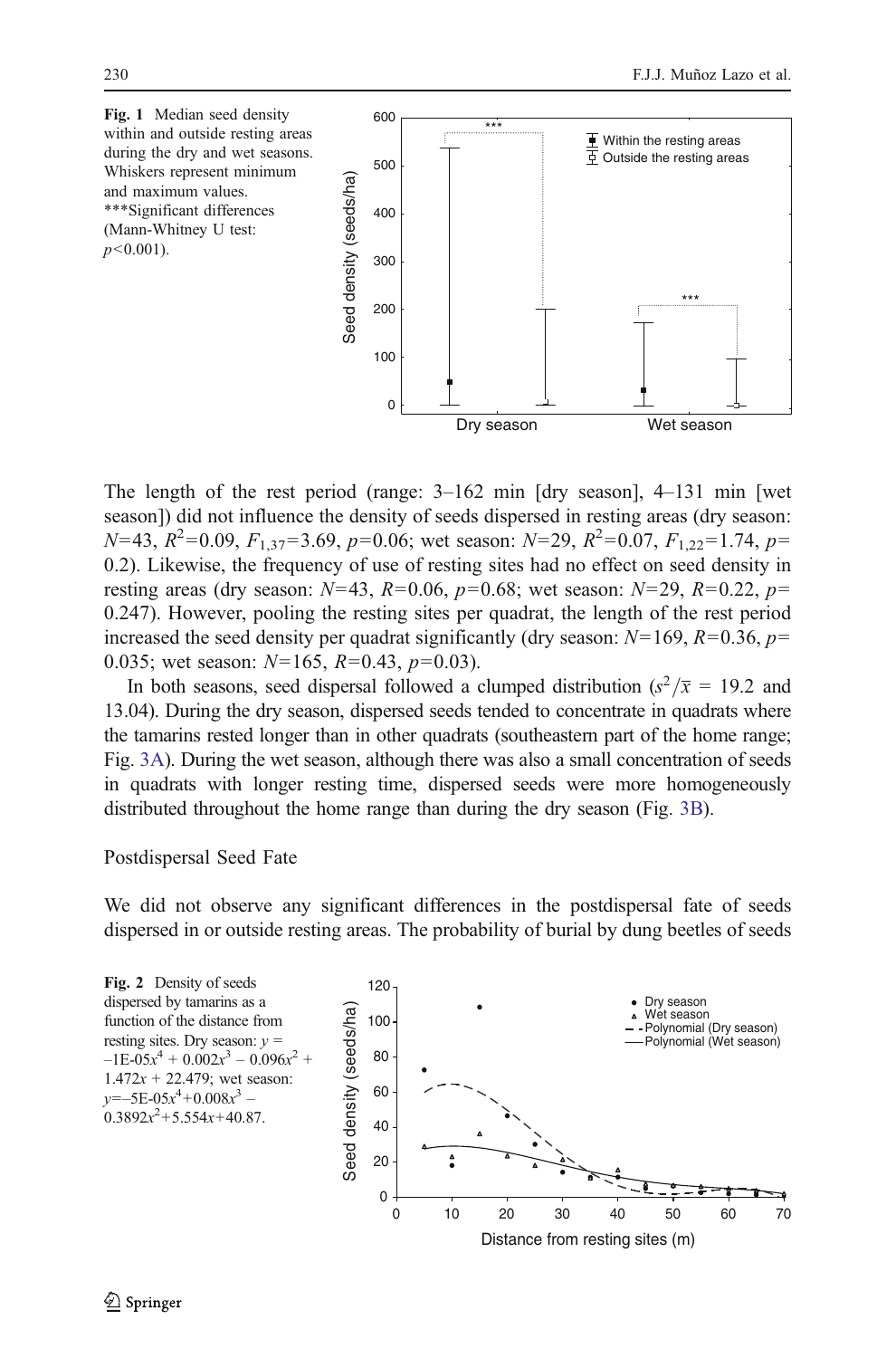<span id="page-8-0"></span>

Fig. 3 Location of resting sites and dispersed seeds in the various quadrats of the home range coloured according to the time tamarins spent resting in these quadrats during (a) the dry and (b) wet seasons.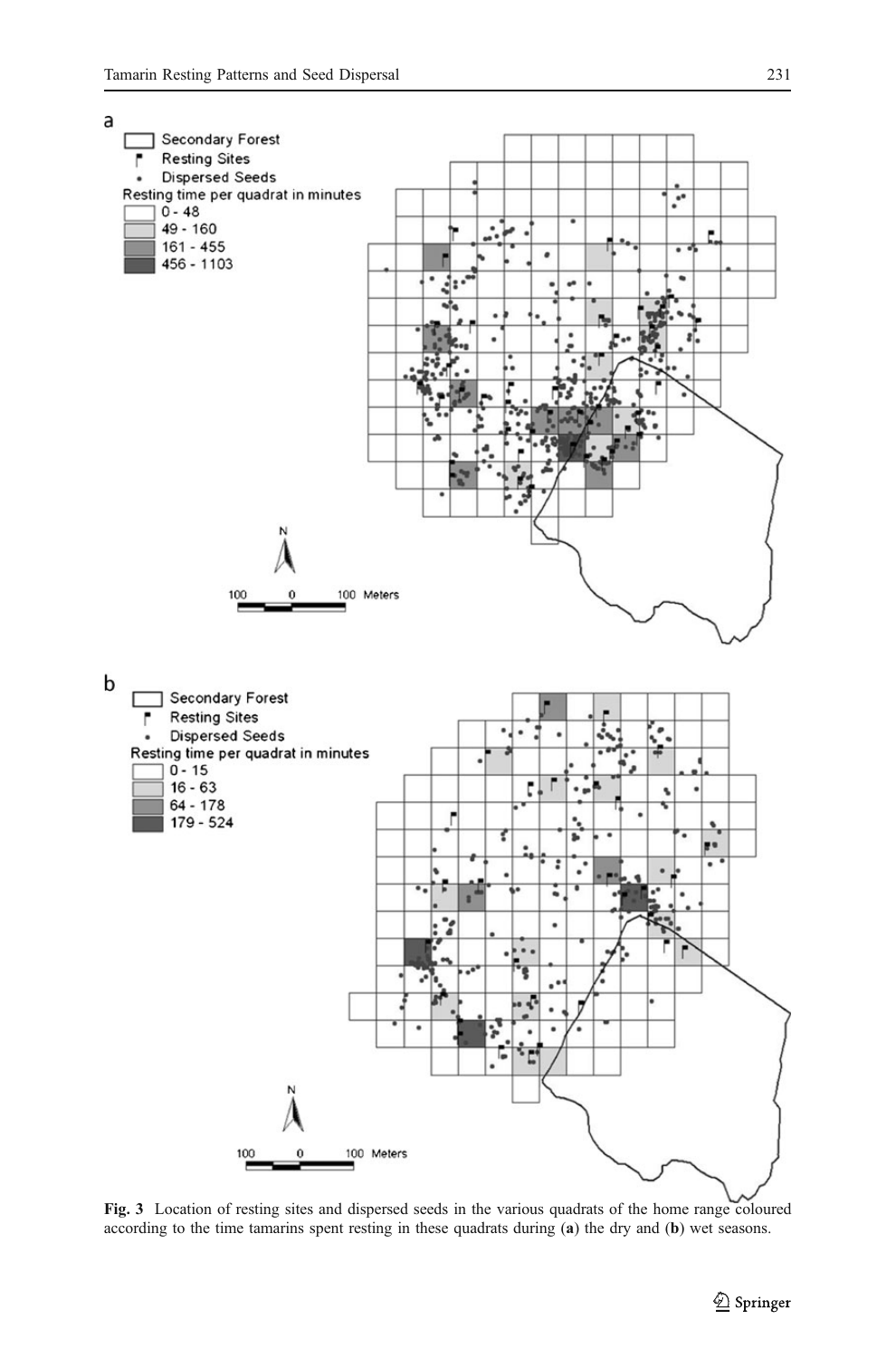dispersed in and outside resting areas did not differ from chance ( $N=428$ ,  $\chi^2=2.06$ , df= 1,  $p=0.15$ ). Seeds outside the resting areas did not survive (N=474, Cox' s  $F=1.13$ ,  $p=$ 0.11; Fig. 4A) or recruit ( $N=474$ , Cox' s  $F=1.21$ ,  $p=0.15$ ) significantly better than seeds dispersed at higher density in the resting areas. Therefore, after 11 mo of seed checking, the resulting density of recruited seedlings was higher in vs. outside the resting areas for the dry and wet seasons (Fig. [5](#page-10-0)). It is interesting to note that seedling recruitment curves differ significantly when comparing primary vs. secondary forest and resting areas vs. outside ( $N=474$ ,  $\chi^2=10.60$ , df=3,  $p=0.01$ ; Fig. 4B). However, this difference was due to the habitat effect (primary vs. secondary forest:  $N=474$ , Cox' s  $F=1.77$ ,  $p=0.04$ ), as there was no statistical differences between resting areas and outside in the same habitat. The probability of seedling recruitment was higher in primary forest but seedlings recruited faster in secondary forest (Fig. 4B).

### **Discussion**

Tamarins dispersed seeds at a higher density in resting areas than outside them, showing that these sites influence the seed shadow produced by the tamarins. As

Fig. 4 Kaplan-Meier survival curves of (a) the seed or seedling survival probability and (b) the seedling recruitment probability with the number of days elapsed since the deposition by tamarins for seeds (a, b) within and outside the resting areas and (b) in primary and secondary forest (considering only the subsample of seeds >0.4 cm marked once a week during the 8-mo study period).

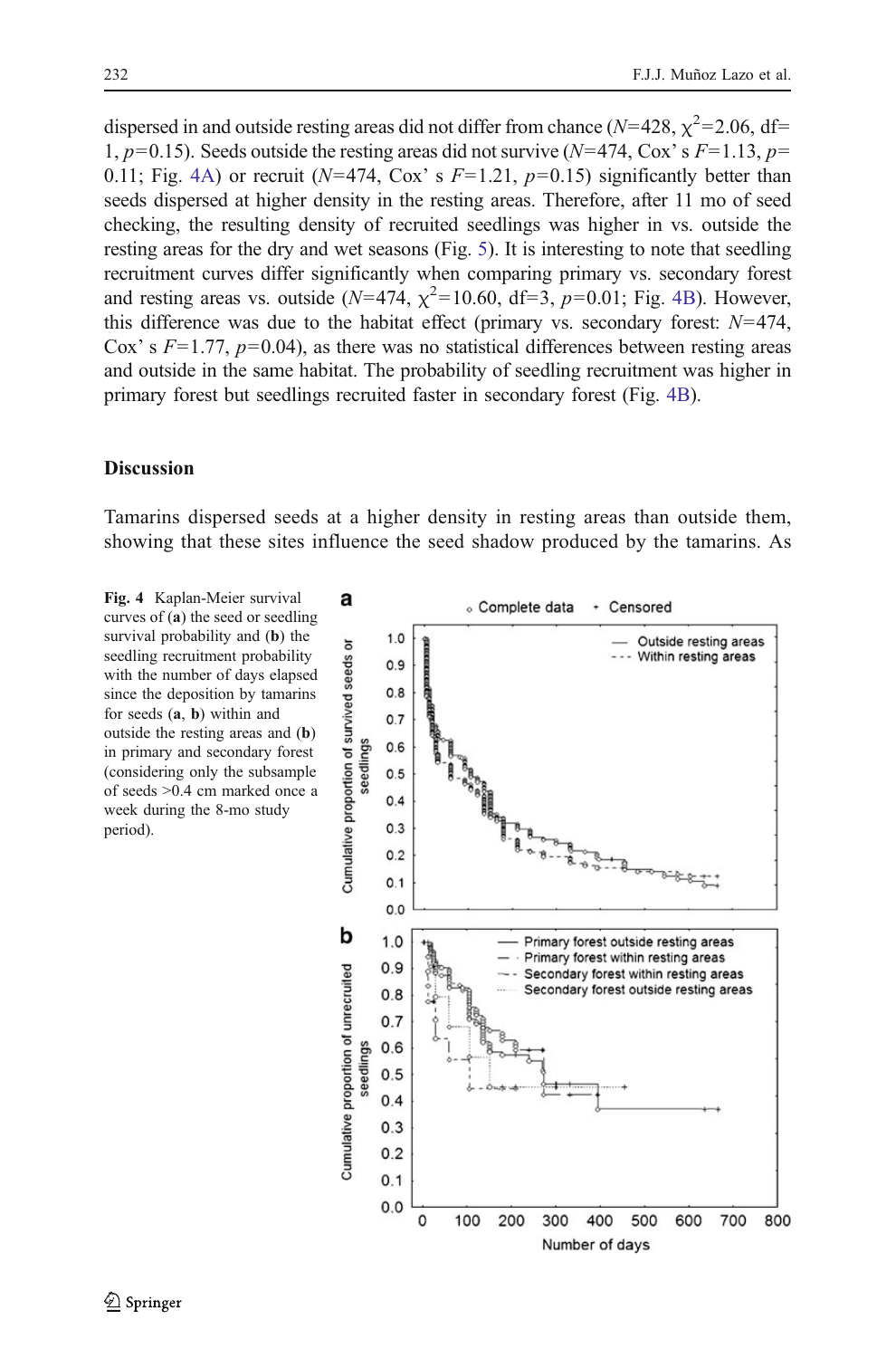<span id="page-10-0"></span>

seed survival and seedling recruitment did not differ significantly between resting areas and outside them, the seedling density was higher in the resting areas. Moreover, seasonal variation in seed dispersal throughout the tamarins' home range seemed to follow seasonal variation in resting site use. Resting sites were more likely to be present in areas with a high density of fruiting trees and their location changed according to the season. Therefore, we suggest that the spatiotemporal variation of fruit availability may explain seasonal variation in resting site location.

In studies of other primate species, researchers have reported a link between the location of sleeping sites and food resources. Ateles geoffroyi (black-handed spider monkeys), Papio hamadryas (hamadryas baboons), several species of callitrichidae (Callithrix jacchus [white-tufted-ear marmosets], mustached and saddleback tamarins) chose their sleeping sites according to their proximity to important food resources (Chapman [1989;](#page-13-0) Chapman et al. [1989;](#page-13-0) Heymann [1995](#page-13-0); Pontes and Soares [2005;](#page-14-0) Sigg and Stolba [1981;](#page-14-0) Smith et al. [2007](#page-14-0)). Our results indicate that the availability and the immediate location of food resources also influence the choice of a resting place and its pattern of use by tamarins, as their presence was highly determined by the number of feeding trees in a quadrat.

Mustached and saddleback tamarins spent more time resting in secondary forest and in the forest edge than in other parts of their home range during the dry season and consequently dispersed a higher density of seeds into these areas. A large proportion of their diet consisted of pioneer species during the dry and early wet season (Culot et al. [2010a\)](#page-13-0). As the pioneer trees were located mainly in the secondary forest, we can hypothesize that this habitat constituted the main food resource for the tamarins during the dry season while there was less fruit in primary forest. Fruit abundance is low in the primary forest in an area close to our study site during the dry season (Garber [1993\)](#page-13-0). This fruit scarcity in primary forest might have driven the tamarins to save more energy than during the wet season by resting for longer periods and closer to their main fruit resources, located in secondary forest and in the edge.

Many primate species use a small number of sleeping sites repeatedly over several years (Anderson [1984;](#page-12-0) Chapman et al. [1989](#page-13-0); Julliot [1997\)](#page-13-0). These sites, as well as feeding trees or other frequently used sites, are clearly areas of high seed deposition (Lapenta [2002;](#page-13-0) McConkey [2000;](#page-14-0) Schupp et al. [2002](#page-14-0)), as observed under sleeping trees of spider monkeys (Russo and Augspurger [2004\)](#page-14-0), woolly monkeys (Lagothrix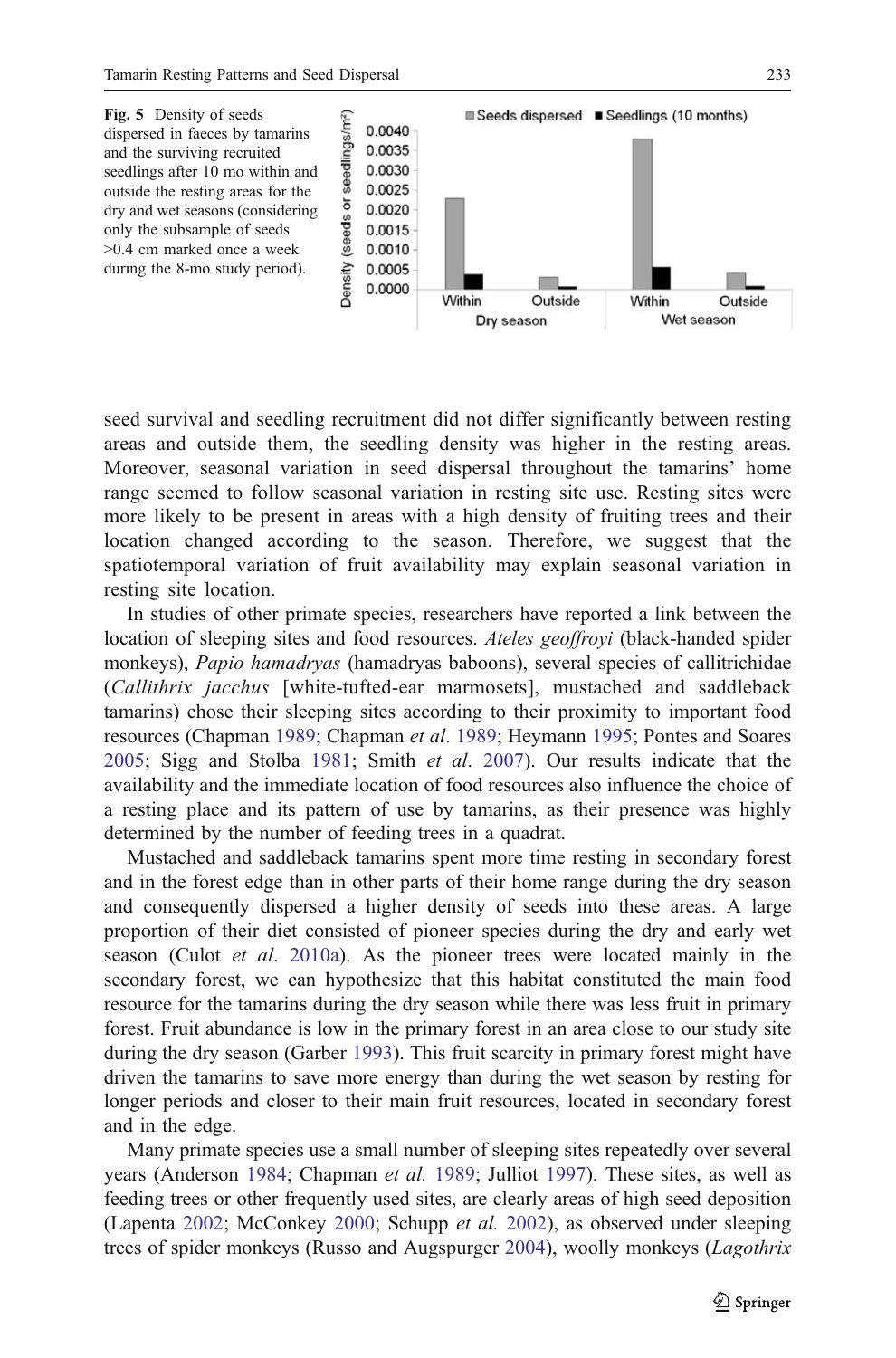lagothricha: Stevenson [2000\)](#page-14-0), and gorillas (Rogers et al. [1998](#page-14-0)). In contrast, tamarins have many different sleeping sites, the majority being used only once (Smith *et al.*) [2007\)](#page-14-0). This particular behavior is probably a strategy to reduce predation risk, as predation is the major factor influencing the pattern of sleeping sites in these species (Smith et al. [2007\)](#page-14-0). It seems that predation has much less influence in the case of resting site selection, as tamarins often repeatedly used their resting sites, although during a limited period of time. We assume that tamarins are probably less restrictive in the choice of their resting sites regarding predation avoidance because they can compensate by vigilance during the day, which seems much less possible at night, in sleeping sites.

By repeatedly using a high number of resting sites, tamarins dispersed a higher density of seeds within than outside these resting areas. However, only a small number of resting sites were used in both seasons, which indicates a high turnover in the choice of resting sites. This observation suggests that the numerous high seed density sites generated by tamarin behavior, varying from one season to another, modify the spatiotemporal pattern of the seed dispersal in such a way that the location of the centers of seed deposition changes over the course of the year. This may prevent a very high concentration of seeds that would attract density-dependent predators and increase interspecific competition for seedling emergence. However, because the resting sites were very close to the feeding trees, dispersal of seeds below conspecifics was also possible. Contrary to our prediction, seed burial probability by dung beetles, seed survival, and seedling recruitment did not differ between resting areas and outside them. Likewise, although more seeds were buried by dung beetles when they were inside large dung-piles versus small piles, there is no difference in the number of seeds predated by rodents in clumped vs. scattered defecation patterns of howlers (Andresen [2002\)](#page-12-0). Centers of tamarin seed deposition were therefore important centers of seedling recruitment. Resting sites thus seem to play an important role in maintaining forest diversity and may catalyze forest regeneration. By using resting sites in the secondary forest and dispersing a high quantity of seeds from primary to secondary forest (Culot *et al.* [2010a\)](#page-13-0), tamarins initiate new recruitment loci for forest regeneration. In contrast, although sleeping sites can also be centers of seed deposition and seedling recruitment (Feldmann and Heymann [2001](#page-13-0)), it is much less probable that they play this role in a degraded area, as tamarins (saddleback tamarins) slept only once in the secondary forest in a 2 1/2-yr study period (L. Culot, unpubl. data). Moreover, fallen trees creating gaps in the canopy are quite often used by tamarins  $(cf.$  dead trunks) for resting, especially by saddleback tamarins. The deposition of seeds by tamarins within these specific areas may increase the seedling establishment, and hence contribute to forest regeneration.

Although the resting sites clearly acted as centers of seed deposition and seedling recruitment, the time spent and frequency of use of the resting sites had no significant effect on the density of seeds dispersed inside the resting areas. However, an increasing total resting time in a specific quadrat led to an increasing number of seeds dispersed in this quadrat, and hence to an increasing number of seedlings. This can be explained by the specific defecation pattern of tamarins. When a feeding bout was followed by a long resting period, a higher proportion of seeds swallowed by tamarins during the feeding period might have enough time to pass through the gut than if the resting time was shorter. Indeed, if primates retain seeds in the gut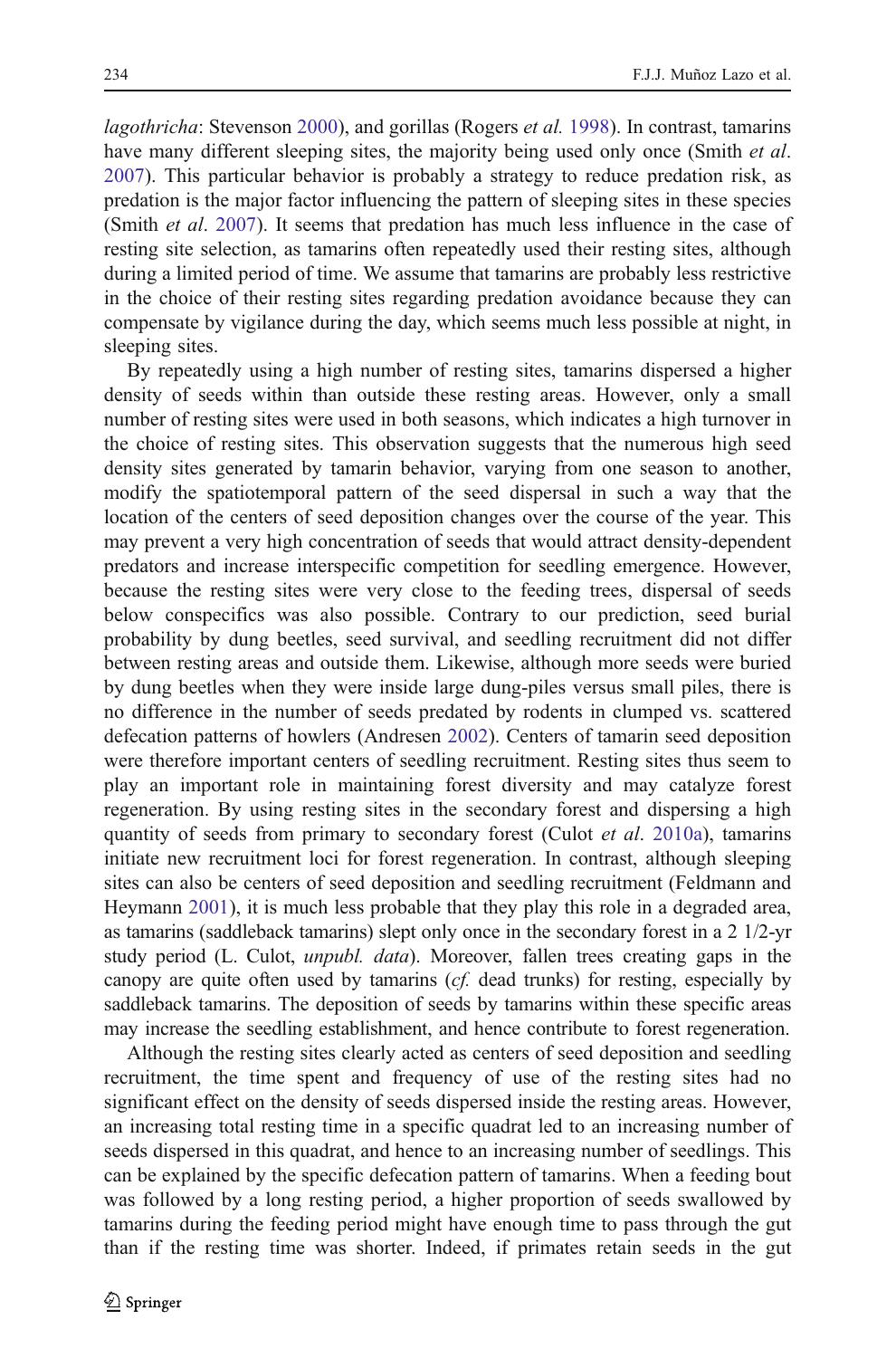<span id="page-12-0"></span>overnight in sleeping sites (Stevenson [2000](#page-14-0)), the same might occur during the long resting periods in such a way than longer resting allows retaining more seeds. Therefore, while tamarins were moving away from resting sites, they dispersed the seeds in several defecation events interspersed with displacements, first within the resting areas, and then outside them. In consequence, the time spent in resting sites does not significantly affect seed density in the immediate vicinity of resting sites, but in a broader area around where resting sites are located.

Tamarins spent longer time resting and used a higher number of resting sites in the secondary forest during the dry season than during the wet season. As the time of use of resting sites per quadrat influenced the number of seeds dispersed in these quadrats, tamarins may play an important role in the forest regeneration, dispersing a high number of seeds into the secondary forest during certain periods of the year. As possible behavioral variations between different groups in different forests might occur (Wehncke and Domínguez [2007\)](#page-14-0), it would be interesting to conduct a study over several years and with several groups of tamarins to confirm the pattern observed in our study; nevertheless, it is already clear that resting behavior plays an important role in shaping the spatial distribution of seeds and seedlings. The concentration of seeds around the resting sites and their similar probability of survival and recruitment to those dispersed in in-transit routes may help to catalyze the forest regeneration process around these specific recruitment loci. As the location of the resting sites depends on the presence of an important food resource the location of which varies through the year, the location of these centers of seedling recruitment will also vary, giving the seed dispersal process by tamarins a broader impact than if the number of resting sites were small and never changed. Finally, the study of resting behavior as well as of behavior in general can provide important information on the spatiotemporal pattern of seed dispersal induced by primates or other frugivores.

Acknowledgments We thank the 2 anonymous reviewers and Dr. Joanna M. Setchell for their constructive comments on an earlier version of this manuscript. We thank our field assistant, Jeisen Shahuano Tello, for his help on the field. This study was made possible by a grant from FRIA (Fonds pour la formation à la recherche dans l'industrie et dans l'agriculture) and FNRS (Fonds National de la Recherche Scientifique), Belgium, to Laurence Culot. We thank INRENA (Perú) for permission to carry out research at the Estación Biológica Quebrada Blanco (authorizations 011-2005-INRENA-IFFS-DCB, 071-2005- INRENA-IFFS-DCB, 059-2006-INRENA-IFFS-DCB, and 114-2007-INRENA-IFFS-DCB).

Open Access This article is distributed under the terms of the Creative Commons Attribution Noncommercial License which permits any noncommercial use, distribution, and reproduction in any medium, provided the original author(s) and source are credited.

#### **References**

- Anderson, J. R. (1984). Ethology and ecology of sleep in monkeys and apes. Advances in the Study of Behavior, 14, 166–229.
- Andresen, E. (2001). Effects of dung presence, dung amount and secondary dispersal by dung beetles on the fate of Micropholis guyanensis (Sapotaceae) seeds in Central Amazonia. Journal of Tropical Ecology, 17, 61–78.
- Andresen, E. (2002). Primary seed dispersal by red howler monkeys and the effect of defecation patterns on the fate of dispersed seeds. Biotropica, 34, 261–272.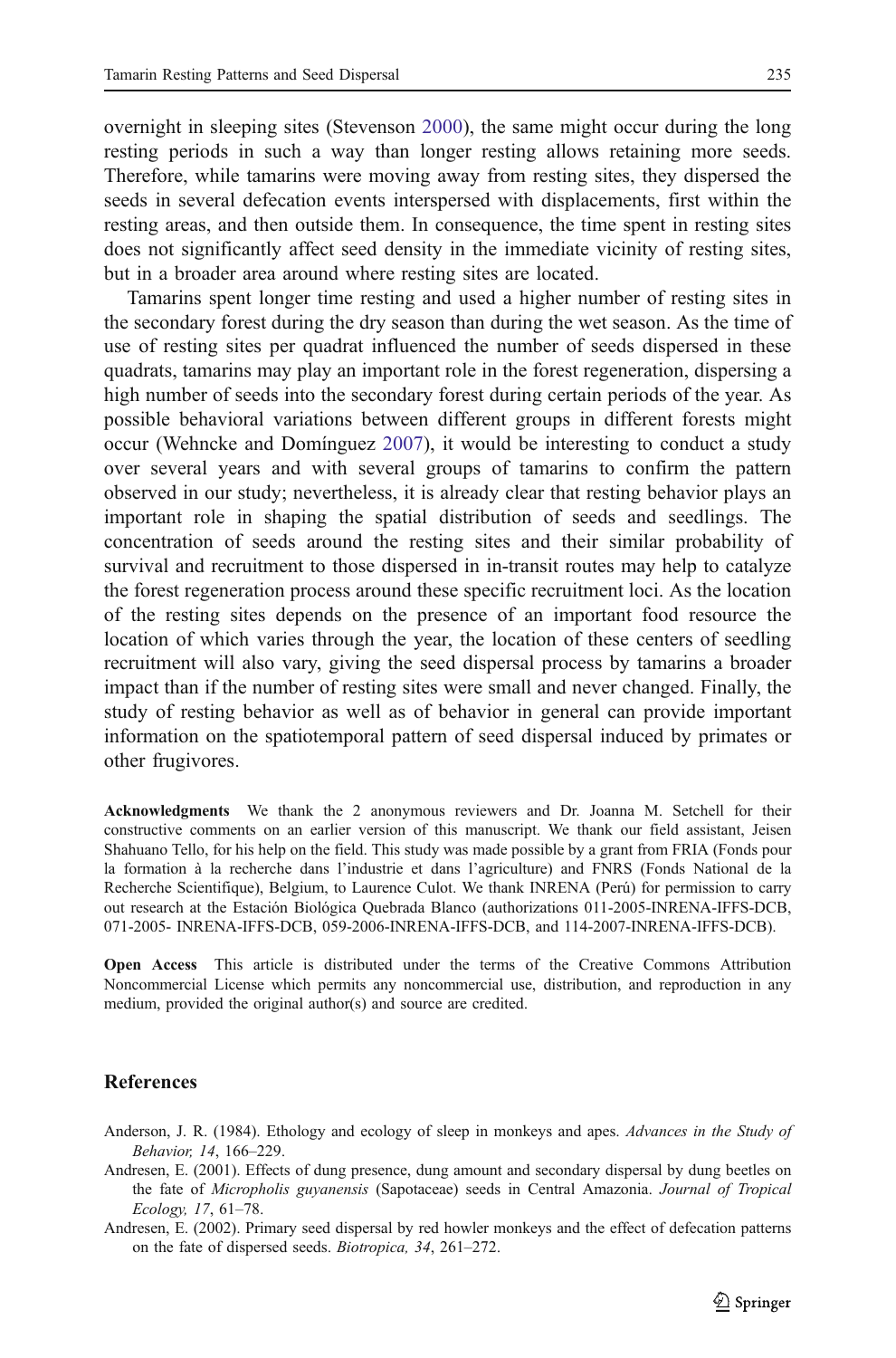- <span id="page-13-0"></span>Andresen, E., & Levey, D. J. (2004). Effects of dung and seed size on secondary dispersal, seed predation, and seedling establishment of rain forest trees. Oecologia, 139, 45–54.
- Chapman, C. A. (1989). Spider monkey sleeping sites: use and availability. American Journal of Primatology, 18, 53–60.
- Chapman, C. A. (1995). Primate seed dispersal: coevolution and conservation implications. Evolutionary Anthropology, 4, 74–82.
- Chapman, C. A., & Russo, S. E. (2006). Primate seed dispersal: Linking behavioral ecology with forest community structure. In C. J. Campbell, A. Fuentes, K. C. Mackinnon, M. Panger, & K. Bearder (Eds.), Primates in perspective (pp. 510–525). Oxford: Oxford University Press.
- Chapman, C. A., Chapman, L. J., & McLaughlin, R. L. (1989). Multiple central place foraging by spider monkeys: travel consequences of using many sleeping sites. Oecologia, 79, 506–511.
- Culot, L., Huynen, M.-C., Gérard, P., & Heymann, E. W. (2009). Short-term post-dispersal fate of seeds defecated by two small primate species (Saguinus mystax and Saguinus fuscicollis) in the Amazonian forest of Peru. Journal of Tropical Ecology, 25, 229–238.
- Culot, L., Muñoz Lazo, F. J. J., Huynen, M.-C., Poncin, P., & Heymann, E.W. (2010a). Seasonal variation in seed dispersal by tamarins alters seed rain in a secondary rainforest. International Journal of Primatology, 31, 553–569
- Culot, L., Mann, D. J., Muñoz Lazo, F. J. J., Huynen, M.-C., & Heymann, E. W. (2010b). Tamarins and dung beetles: An efficient diplochorous dispersal system for forest regeneration. Biotropica, doi[:10.1111/j.1744-7429.2010.00655.x.](http://dx.doi.org/10.1111/j.1744-7429.2010.00655.x)
- Di Bitetti, M. S., Luengos Vidal, E. M., Baldovino, M. C., & Benesovsky, V. (2000). Sleeping site preferences in tufted capuchin monkeys (Cebus apella nigritus). American Journal of Primatology, 50, 257–274.
- Feer, F. (1999). Effects of dung beetles (Scarabaeidae) on seeds dispersed by howler monkeys (Alouatta seniculus) in the French Guianan rain forest. Journal of Tropical Ecology, 15, 129–142.
- Feldmann, M., & Heymann, E. (2001). The effect of tamarin seed dispersal on the recruitment of *Parkia* panurensis. Folia Primatologica, 72, 158–159.
- Garber, P. A. (1986). The ecology of seed dispersal in two species of callitrichid primates (Saguinus mystax y Saguinus fuscicollis). American Journal of Primatology, 10, 155–170.
- Garber, P. A. (1993). Seasonal patterns of diet and ranging in two species of tamarin monkeys: stability versus variability. International Journal of Primatology, 14, 145–166.
- Harms, K. E., Wright, S. J., Calderón, O., Hernández, A., & Allen Herre, E. (2000). Pervasive densitydependent recruitment enhances seedling diversity in a tropical forest. Nature, 404, 493–495.
- Herbers, J. M. (1981). Time resources and laziness in animals. Oecologia, 49, 252–262.
- Heymann, E. W. (1995). Sleeping habits of tamarins, Saguinus mystax and Saguinus fuscicollis (Mammalia; Primates; Callitrichidae), in north-eastern Peru. Journal of Zoology, 237, 211–226.
- Hulme, P. E. (2002). Seed-eaters: seed dispersal, destruction and demography. In D. J. Levey, W. R. Silva, & M. Galetti (Eds.), Seed dispersal and frugivory: Ecology, evolution, and conservation (pp. 257– 273). New York: CABI.
- Janzen, D. (1970). Herbivores and the number of tree species in tropical forest. American Naturalist, 104, 501–528.
- Julliot, C. (1997). Impact of seed dispersal by red howler monkeys Alouatta seniculus on the seedling population in the understorey of tropical rain forest. Journal of Ecology, 85, 431–440.
- Knogge, C. (1999). Tier–Pflanze Interaktionen im Amazonas Regenwald. Samenausbreitung durch die sympatrischen Tamarinarten Saguinus mystax und Saguinus fuscicollis (Callitrichinae, Primates). [Animal–plant interactions in the Amazonian rain forest: Seed dispersal by sympatric tamarins Saguinus mystax and Saguinus fuscicollis (Callitrichinae, Primates)]. Ph.D. thesis, University of Bielefeld, Schüling Verlag, Münster.
- Knogge, C., & Heymann, E. W. (2003). Seed dispersal by sympatric tamarins, Saguinus mystax and Saguinus fuscicollis: diversity and characteristics of plant species. Folia Primatologica, 74, 33–47.
- Korstjens, A. H., Lehmann, J., & Dunbar, R. I. M. (2010). Resting time as an ecological constraint on primate biogeography. Animal Behaviour, 79, 361–374.
- Lambert, J. E. (1999). Seed handling in chimpanzees (Pan troglodytes) and redtail monkeys (Cercopithecus ascanius): implications for understanding hominoid and cercopithecine fruitprocessing strategies and seed dispersal. American Journal of Physical Anthropology, 109, 365– 386.
- Lapenta, M. (2002) O mico-leão-dourado (Leontopithecus rosalia) como dispersor de sementes na Reserva Biológica União/Ibama, Rio Das Ostras, RJ. M.Sc. thesis, Universidade de São Paulo, São Paulo.